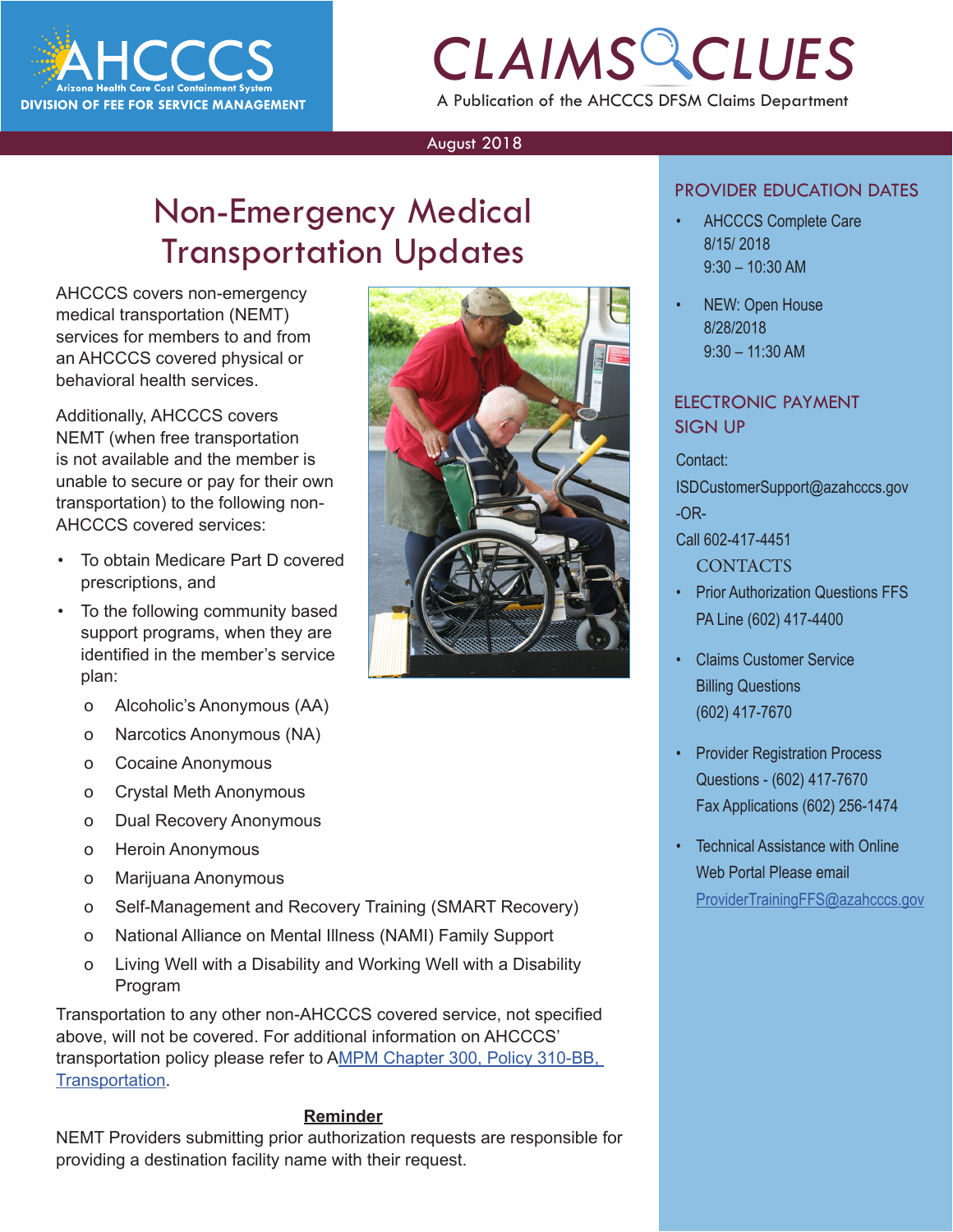# *CLAIMS CLUES* <sup>2</sup>

### NEW: Open House

Unfortunately, at this time we no longer have any availability for the proposed dates. Open Houses are options that were newly incorporated by the provider training area, and due to the high request volume all openings have, at this time, been filled. We do hope to expand our training availability in the future. If this option becomes available, providers will be notified though our Constant Contact or Claims Clues communications.

**Confirmation from Provider Training is required**. At this time, Provider Training is unable to accommodate walk-ins for one-on-one training.

We thank you for your patience and understanding!

### What is Integration and Who is Affected?

On October 1st, 2018 Integration is going live! What does this mean?

As of October 1st, 2018 members will no longer have to navigate two separate networks for their medical and behavioral health services. A member will have all of their providers listed under one network, which will be managed and paid for by their single health care plan.

Integration will affect most AHCCCS members, however the following members will not transition to an integrated health plan:

- ALTCS members (EPD and DES/DDD), since ALTCS is already an integrated health plan;
- Foster care children receiving services through CMDP; and
- Adults with an SMI designation.

American Indian/Alaskan Native members (AI/ AN) may choose to be enrolled with an AHCCCS Complete Care (ACC) Contractor in their Geographic Service Area (GSA), or they may choose to be

enrolled with the American Indian Health Program (AIHP, which is state wide, and will receive both their physical and behavioral health services under one plan.

American Indian/Alaska Native members who are receiving behavioral health services, who do not have an SMI designation, may choose amongst several enrollment options. They may enroll with:

- AIHP;
- The AIHP and a Tribal Regional Behavioral Health Authority (TRBHA), if a TRBHA is available in their area; or
- An ACC Contractor in their GSA

AI members can still access services from an IHS/638 facility or Urban Indian Health provider at anytime regardless of their enrollment choice.

AI member enrollment choice for managed care or fee-for-service remains unchanged. AI members may choose to enroll in either an ACC plan or AIHP at any time.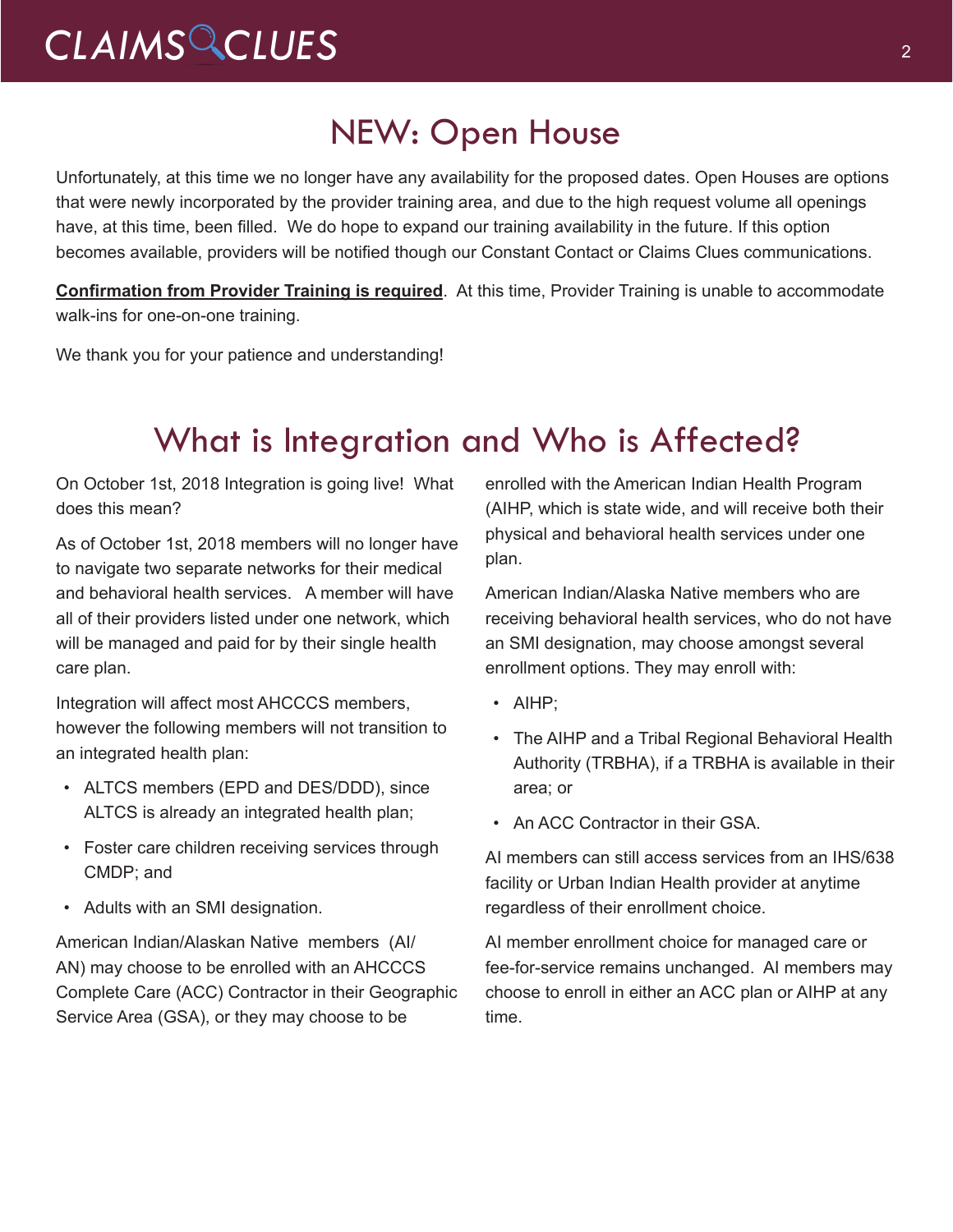# CLAIMS CLUES<sup>3</sup>

# Integration Billing Information

### **RBHA-Enrolled Members transitioning to an ACC plan or AIHP**

For non SMI members enrolled with a RBHA, who will be transitioning to an ACC plan or AIHP, it will be essential for behavioral health providers to check the member's new enrollment.

Members *without* an SMI designation will be transitioned to one of the following:

- An ACC plan, or
- The American Indian Health Program (AIHP);

For members who are transitioned to the American Indian Health Program (AIHP), a Tribal Regional Behavioral Health Authority (TRBHA) will be a choice if the member's area is serviced by a TRBHA. (This would be a choice, but not a planned transition/ passive assignment)

Members without an SMI designation will no longer be assigned to a RBHA as of October 1st, 2018.

*Note: Certain members will be given a onetime choice to stay with a RBHA-affiliated ACC Contractor, if they had a high utilization of behavioral health services in 2017. These members will receive a letter notifying them of the change. Please check a member's enrollment prior to billing.* 

This means that claims for non-SMI members will no longer be sent to the RBHA as of October 1st, 2018.

For members enrolled with an ACC plan, the claims will be sent to the ACC plan.

For members enrolled with AIHP, claims will be sent to AHCCCS.

### **TRBHA-Enrolled Members**

American Indian members may choose to receive their behavioral health services through a Tribal Regional Behavioral Health Authority (TRBHA), if they live in an area served by a TRBHA. For members enrolled with a TRBHA, the claims will be sent to AHCCCS.

### **American Indian Health Program (AIHP) Enrolled Members**

Claims will be sent to AHCCCS for both physical and behavioral health services.

### **ACC Enrolled Members**

Claims will be sent to the ACC Plan the member is enrolled in.

Members will have the following ACC plans available to them, based on the Geographic Service Area (GSA) they live in.

| North GSA (Apache, Coconino, Mohave, Navajo and<br>Yavapai Counties):                 | Care $1st$                                         |
|---------------------------------------------------------------------------------------|----------------------------------------------------|
|                                                                                       | Steward Health Choice Arizona                      |
| <b>Central GSA (Maricopa, Gila and Pinal Counties):</b>                               | <b>Banner University Family Care</b>               |
|                                                                                       | Care $1st$                                         |
|                                                                                       | Steward Health Choice Arizona                      |
|                                                                                       | Arizona Complete Health                            |
|                                                                                       | Magellan Complete Care                             |
|                                                                                       | <b>Mercy Care</b>                                  |
|                                                                                       | UnitedHealthcare Community Plan                    |
| South GSA (Cochise, Graham, Greenlee, La Paz, Pima,<br>Santa Cruz and Yuma Counties): | <b>Banner University Family Care</b>               |
|                                                                                       | Arizona Complete Health                            |
|                                                                                       | UnitedHealthcare Community Plan (Pima County only) |

*Note: Zip codes 85542, 85192, 85550 (mostly in the San Carlos Tribal area) are included in the South GSA.*

For additional information on Integration please visit the [AHCCCS website.](https://www.azahcccs.gov/AHCCCS/Initiatives/AHCCCSCompleteCare/)